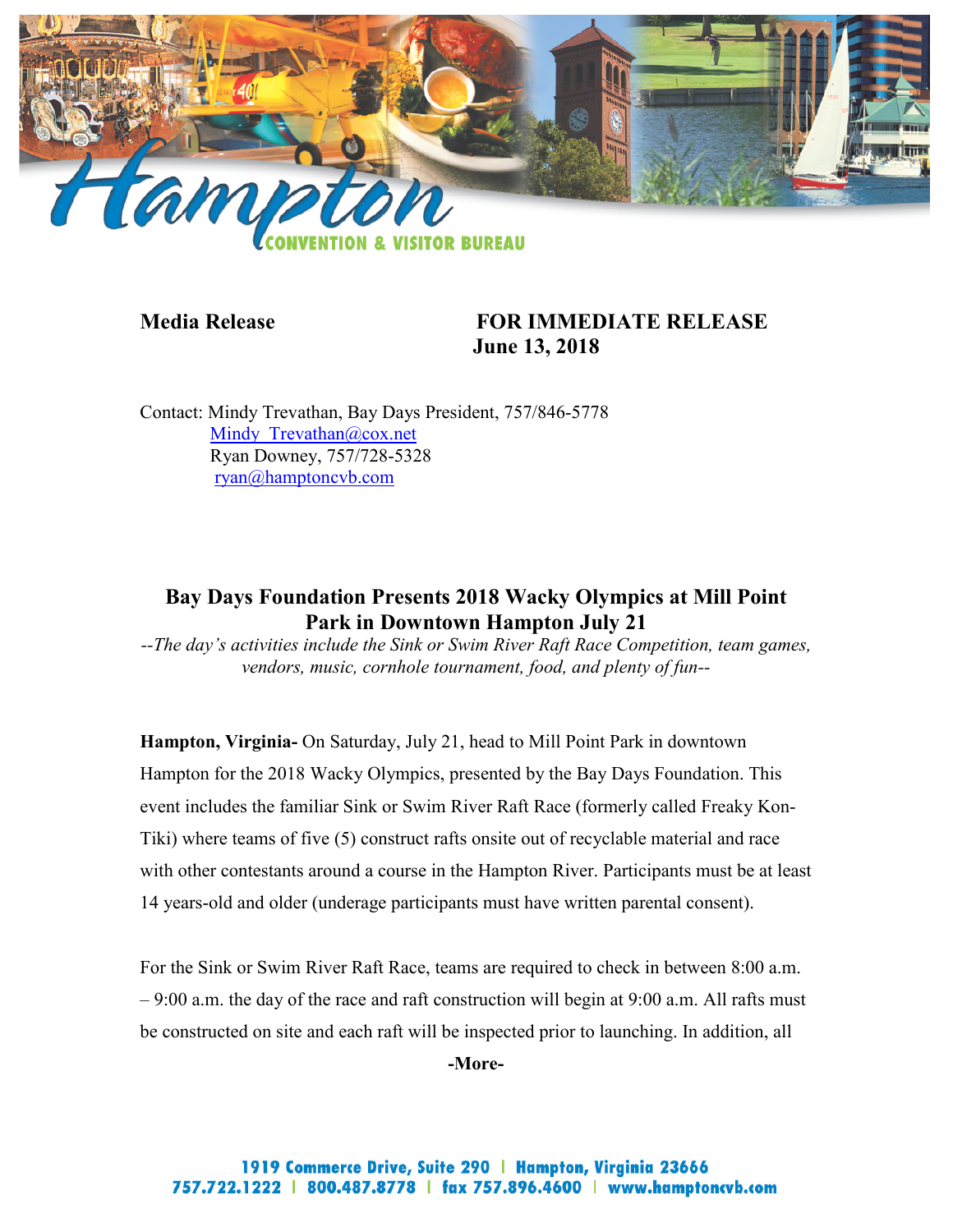rafts must be human propelled and self-propelled. No power is available and no generators can be used in construction of the rafts. There is a \$100 maximum for the amount allowed on building materials and all receipts must be presented before the race for verification. Pre-approved household recyclables do not count towards the \$100 maximum.

The first heat of the day is scheduled for 11:30 a.m. Building teams can be as large as five (5) people; however, all rafts must have two (2) people propelling the raft during each heat (no more, no less) and rest of the team can help move the raft to the water. After the start, the rafts will proceed around the course with each heat being timed. The best times of all heats will go into the final. Cost to enter the river raft race is \$25.00 per team until July 20. Teams can register the day of the event for \$40. Advance registration is available at [https://www.eventbrite.com/e/sink-or-swim-river-raft-race-tickets-](https://www.eventbrite.com/e/sink-or-swim-river-raft-race-tickets-45071434875?aff=erelpanelorg)[45071434875?aff=erelpanelorg](https://www.eventbrite.com/e/sink-or-swim-river-raft-race-tickets-45071434875?aff=erelpanelorg)

In addition the Sink or Swim River Race, Bay Days is also hosting the Wacky Olympics Cornhole Tournament. The cornhole tournament's first set will begin at 1:00 p.m. Registration is \$10.00 per person and entry fees are due by Noon on the day of the event. The cornhole tournament is a blind draw tournament, with the drawing starting at 12:30 p.m. Rules are based on American Cornhole Association (ACA) rules. Register at [https://www.eventbrite.com/e/bay-days-foundation-presents-wacky-olympics-cornhole](https://www.eventbrite.com/e/bay-days-foundation-presents-wacky-olympics-cornhole-tourney-tickets-45081395668?aff=ebdssbdestsearch)[tourney-tickets-45081395668?aff=ebdssbdestsearch.](https://www.eventbrite.com/e/bay-days-foundation-presents-wacky-olympics-cornhole-tourney-tickets-45081395668?aff=ebdssbdestsearch)

New for 2018 is the Wacky Olympics with teams of two (2) competing in multiple events of folly.

- Tricycle Race
- Catch the Water bombs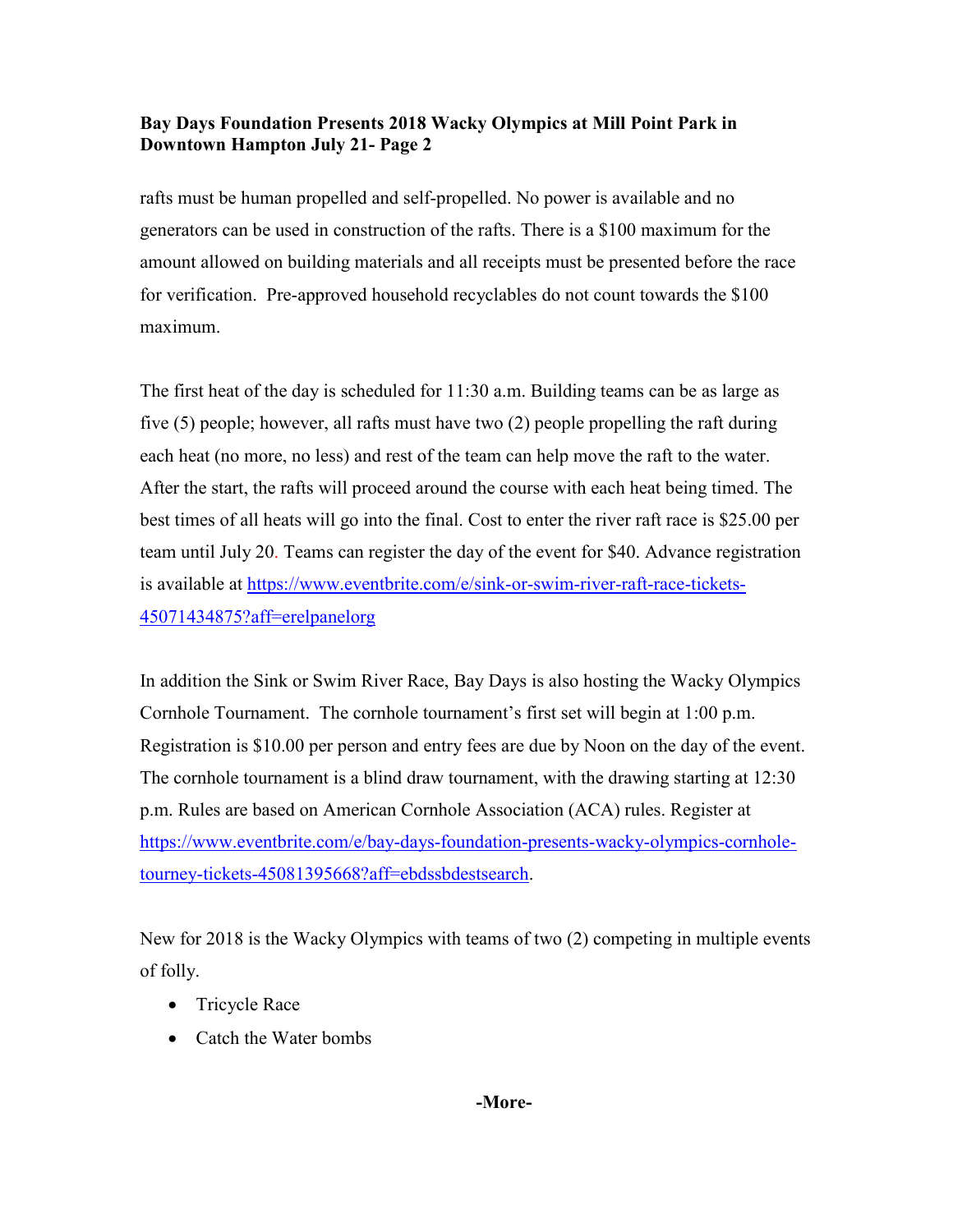- Ring Toss (Hula Hoops)
- Cornhole Fling
- Wacky clothespin race

Each event will tally a score with the best overall team scores awarded Wacky Prizes for 1st, 2nd and 3rd places. Team registration starts at Noon and competition begins at 3:00 p.m.

Spectators are welcome to come out and enjoy the Wackiness! There will be vendors, crafters, and a DJ beginning at Noon. Live music will begin at 3:00 p.m. Oher highlights include food vendors and Giant Jenga.

### **2018 Wacky Olympics Presented by Bay Days Foundation**

Saturday, July 21

Mill Point Park 100 Eaton Street Hampton, VA 23669 9:00 a.m.  $-6:00$  p.m.

**RULES Sink or Swim River Raft Race Saturday, July 21, 2018**

 **1. Each participant must be 14 years (Underage with consent of Parent only) or older.**

- **2. Each participant must sign a Release Form.**
- **3. Each participant must wear a Coast Guard approved PFD.**
- **4. No protruding nails or bolts. All sharp edges are to be taped/padded.**
- **5. All rafts must be of homemade construction. Material costs cannot exceed**

**\$100. Receipts for material must be available at time of event.**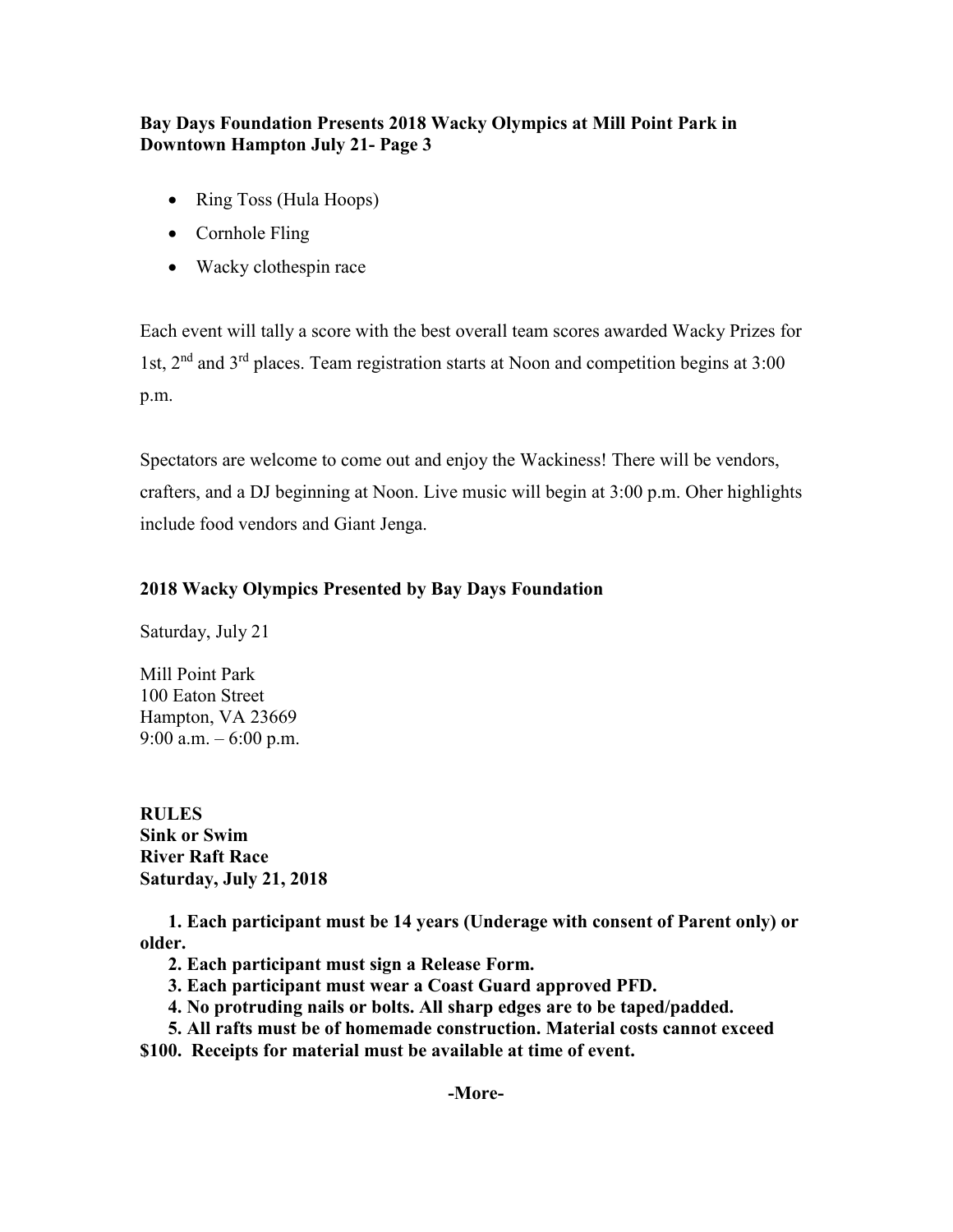**6. All rafts must be inspected prior to launching.**

 **7. All rafts must be solely human propelled and self-propelled.**

 **8. Consumption of alcohol is not permitted before or during the race.**

 **9. Slingshots, cannons, catapults, and dye products are prohibited.**

 **10. Every raft must have a red flag, noise maker, and attached tow line in case of emergency.**

 **11. Purchase of required safety equipment and oars do not count toward \$100 cap.**

 **12. All crew members shall wear sneakers or other appropriate footwear to prevent injury.**

 **13. Be mindful of the sun – wear a hat or sunscreen and carry water.**

 **14. No diving off any raft at any time.**

 **15. Any team or crewmember exhibiting unsafe or unsportsmanlike behavior will be disqualified and could be permanently banned from future participation.**

 **16. All rafts must run entire course under their own power to be eligible for awards.**

 **17. All teams are responsible for their own raft construction and building materials.**

 **18. All teams are responsible for the individual conduct of crewmembers.**

 **19. All rafts must be removed from the river and/or Mill Point Park at the end of the event.**

 **20. All crewmembers enter at their own risk.**

 **21. Should the race be cancelled due to unforeseen circumstances; the race will be rescheduled.**

 **22. The entry fee is not refundable.**

 **23. Discarding trash or building materials into river is prohibited.**

 **24. Completed Rafts must be removed from Mill Point Park and Discarded offsite by Building Team.** 

 **25. If your raft is closest to another raft in distress, you are required to be a "Good Samaritan".**

 **26. Crewmembers must comply with any direction issued from committee boat crew.**

 **27. The first Heat is scheduled for 11:30 p.m. All rafts in the first heat must be in the water and at the ready.**

 **28. Teams can start assembling at 9:30 a.m. within designated areas at Mill Point Park.**

 **29. After the start, the rafts will proceed around the course as designated at the Captains meeting.** 

 **30. Each heat will be timed with the best times of all the heats going into the final.**